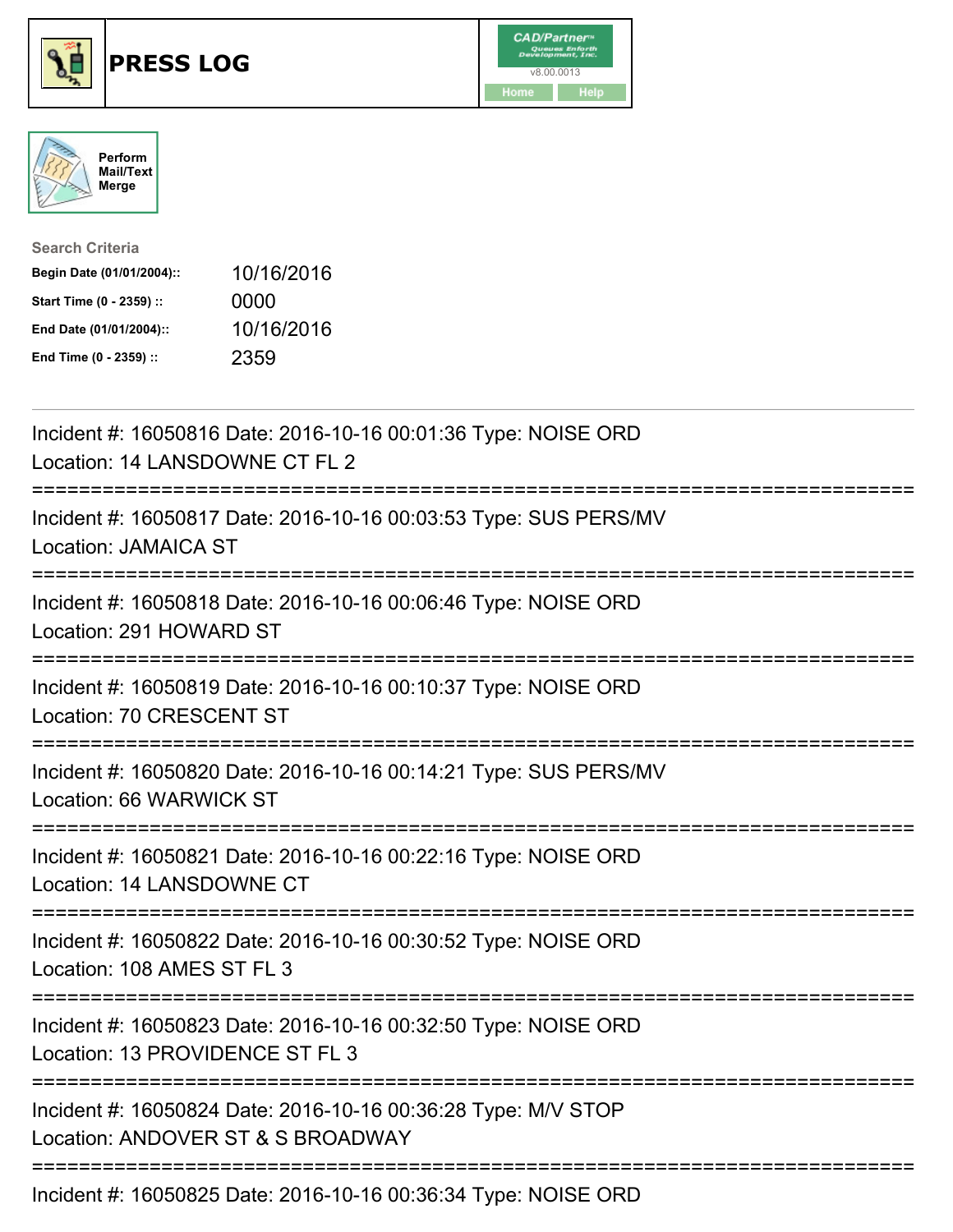Location: 42 STORROW ST =========================================================================== Incident #: 16050826 Date: 2016-10-16 00:37:32 Type: M/V STOP Location: ALLSTON ST & HIGH ST =========================================================================== Incident #: 16050827 Date: 2016-10-16 00:38:39 Type: M/V STOP Location: BROADWAY & LOWELL ST =========================================================================== Incident #: 16050828 Date: 2016-10-16 00:39:20 Type: MEDIC SUPPORT Location: 292 HOWARD ST =========================================================================== Incident #: 16050829 Date: 2016-10-16 00:40:00 Type: M/V STOP Location: HAMPSHIRE ST & LOWELL ST ============================== Incident #: 16050830 Date: 2016-10-16 00:42:36 Type: UNWANTEDGUEST Location: JB LOUNGE / 151 S UNION ST =========================================================================== Incident #: 16050832 Date: 2016-10-16 00:45:36 Type: DISTURBANCE Location: 255 HIGH ST =========================================================================== Incident #: 16050831 Date: 2016-10-16 00:45:41 Type: M/V STOP Location: AMES ST & ESSEX ST =========================================================================== Incident #: 16050833 Date: 2016-10-16 00:46:23 Type: M/V STOP Location: AMESBURY ST & CANAL ST =========================================================================== Incident #: 16050834 Date: 2016-10-16 00:46:57 Type: NOISE ORD Location: 18 BENNINGTON ST #2 FL 2 =========================================================================== Incident #: 16050835 Date: 2016-10-16 00:47:50 Type: M/V STOP Location: ESSEX ST & MARGIN ST =========================================================================== Incident #: 16050836 Date: 2016-10-16 00:51:14 Type: M/V STOP Location: BRADFORD ST & FRANKLIN ST =========================================================================== Incident #: 16050837 Date: 2016-10-16 00:53:28 Type: SUS PERS/MV Location: 703 HAVERHILL ST =========================================================================== Incident #: 16050838 Date: 2016-10-16 01:00:44 Type: DISORDERLY Location: 10 PROSPECT CT FL 2 ===========================================================================

Incident #: 16050839 Date: 2016-10-16 01:15:27 Type: NOISE ORD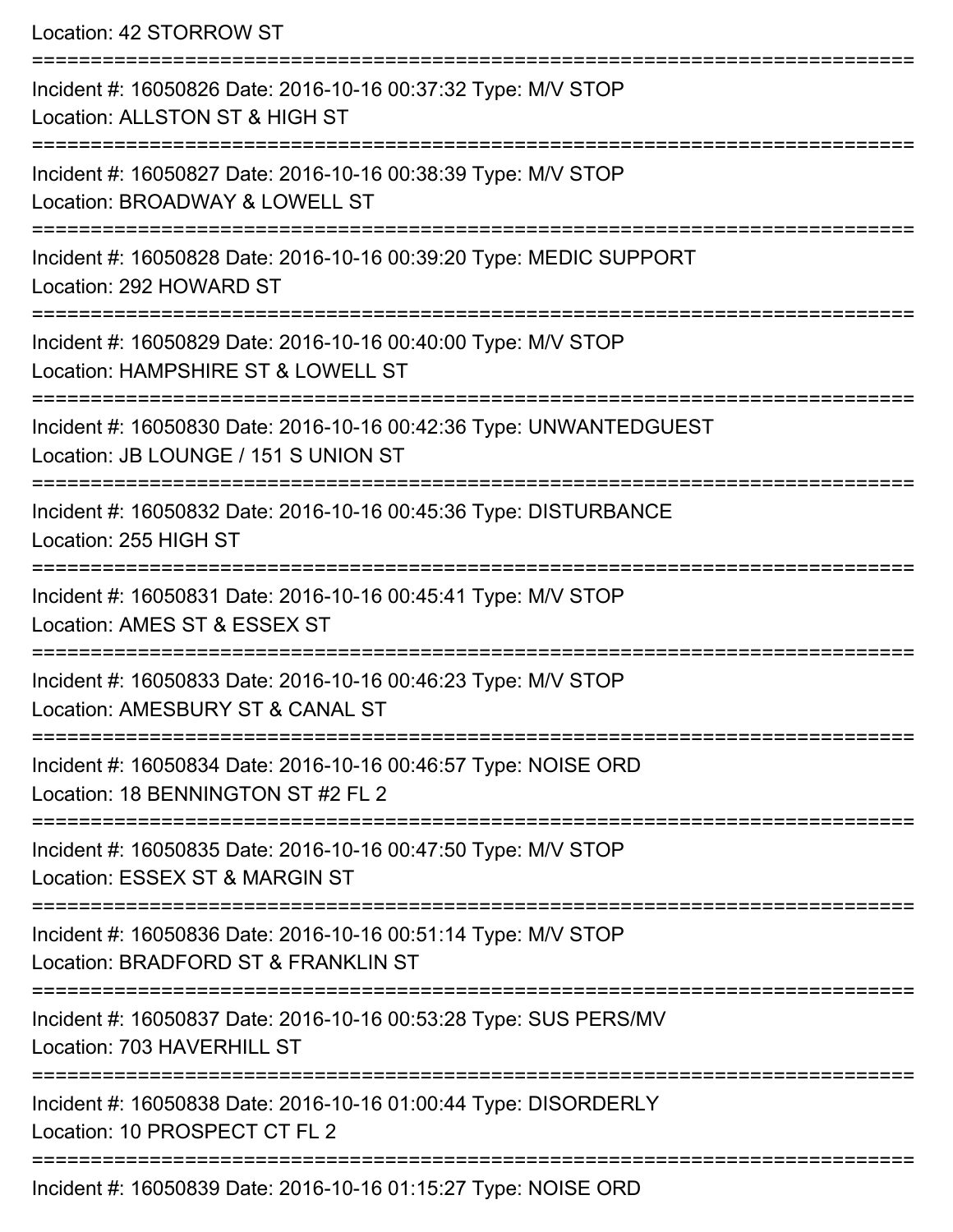| Incident #: 16050840 Date: 2016-10-16 01:16:53 Type: DISTURBANCE<br>Location: 10 BERKELEY ST                   |
|----------------------------------------------------------------------------------------------------------------|
| Incident #: 16050841 Date: 2016-10-16 01:17:11 Type: FIGHT<br>Location: 99 SUMMER ST                           |
| Incident #: 16050842 Date: 2016-10-16 01:17:42 Type: MV/BLOCKING<br>Location: 55 CEDAR ST                      |
| Incident #: 16050843 Date: 2016-10-16 01:21:58 Type: GENERAL SERV<br>Location: ANDOVER ST & S BROADWAY         |
| Incident #: 16050844 Date: 2016-10-16 01:29:43 Type: NOISE ORD<br>Location: 27 SUMMIT AV #3                    |
| Incident #: 16050845 Date: 2016-10-16 01:42:53 Type: SUS PERS/MV<br>Location: 12 PROSPECT CT                   |
| Incident #: 16050846 Date: 2016-10-16 01:43:57 Type: NOISE ORD<br>Location: 80 BUTLER ST                       |
| Incident #: 16050847 Date: 2016-10-16 01:50:27 Type: DISORDERLY<br>Location: 7 BERKELEY ST                     |
| Incident #: 16050848 Date: 2016-10-16 01:54:59 Type: DOMESTIC/PROG<br>Location: 6 WASHINGTON WY                |
| Incident #: 16050849 Date: 2016-10-16 02:07:55 Type: BUILDING CHK<br>Location: SAM'S FOOD STORE / 389 BROADWAY |
| Incident #: 16050850 Date: 2016-10-16 02:08:29 Type: AUTO ACC/PI<br>Location: 112 JACKSON ST                   |
| Incident #: 16050851 Date: 2016-10-16 02:09:52 Type: BUILDING CHK<br>Location: WALGREENS / 135 BROADWAY        |
| Incident #: 16050852 Date: 2016-10-16 02:12:58 Type: UNKNOWN PROB<br>Location: 4 FAIRMONT ST                   |
| Incident #: 16050854 Date: 2016-10-16 02:13:21 Type: SUS PERS/MV                                               |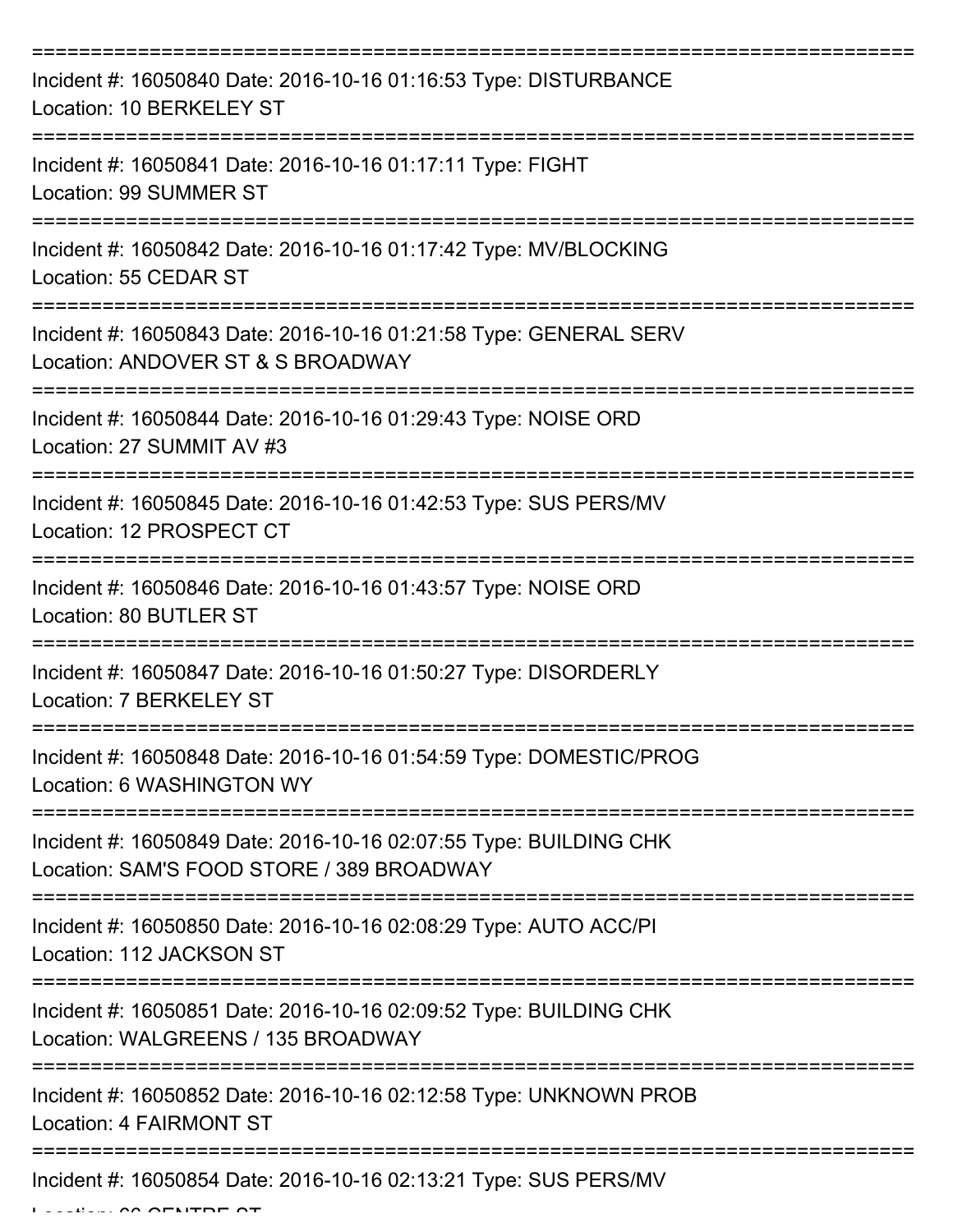| Incident #: 16050853 Date: 2016-10-16 02:13:53 Type: HARASSMENT<br>Location: 248 BROADWAY                  |
|------------------------------------------------------------------------------------------------------------|
| Incident #: 16050855 Date: 2016-10-16 02:17:29 Type: MEDIC SUPPORT<br>Location: 476 RIVERSIDE DR #101      |
| Incident #: 16050856 Date: 2016-10-16 02:20:35 Type: DOMESTIC/PROG<br>Location: 47 MYRTLE ST FL 3          |
| Incident #: 16050857 Date: 2016-10-16 02:31:19 Type: DRUG OVERDOSE<br>Location: 54 MAGINNIS AV             |
| Incident #: 16050858 Date: 2016-10-16 02:33:25 Type: FIGHT<br>Location: 405 HAVERHILL ST                   |
| Incident #: 16050859 Date: 2016-10-16 02:52:42 Type: AUTO ACC/PI<br>Location: 245 MARKET ST                |
| Incident #: 16050860 Date: 2016-10-16 02:58:35 Type: NOISE ORD<br>Location: 138 BEACON AV FL 1             |
| Incident #: 16050861 Date: 2016-10-16 03:10:20 Type: NOISE ORD<br>Location: 130 HIGH ST                    |
| Incident #: 16050862 Date: 2016-10-16 03:35:08 Type: AUTO ACC/PI<br>Location: 109 MARGIN ST                |
| Incident #: 16050863 Date: 2016-10-16 03:54:43 Type: M/V STOP<br>Location: SAM'S FOOD STORE / 389 BROADWAY |
| Incident #: 16050864 Date: 2016-10-16 04:20:51 Type: NOISE ORD<br>Location: 108 AMES ST #3                 |
| Incident #: 16050865 Date: 2016-10-16 04:29:42 Type: BUILDING CHK<br>Location: 79 COMMON ST                |
| Incident #: 16050866 Date: 2016-10-16 04:30:13 Type: DISTURBANCE<br>Location: BUTLER ST & WARREN ST        |
| Incident #: 16050867 Date: 2016-10-16 04:32:44 Type: WARRANT SERVE                                         |

Location: 1 CENEDAL CT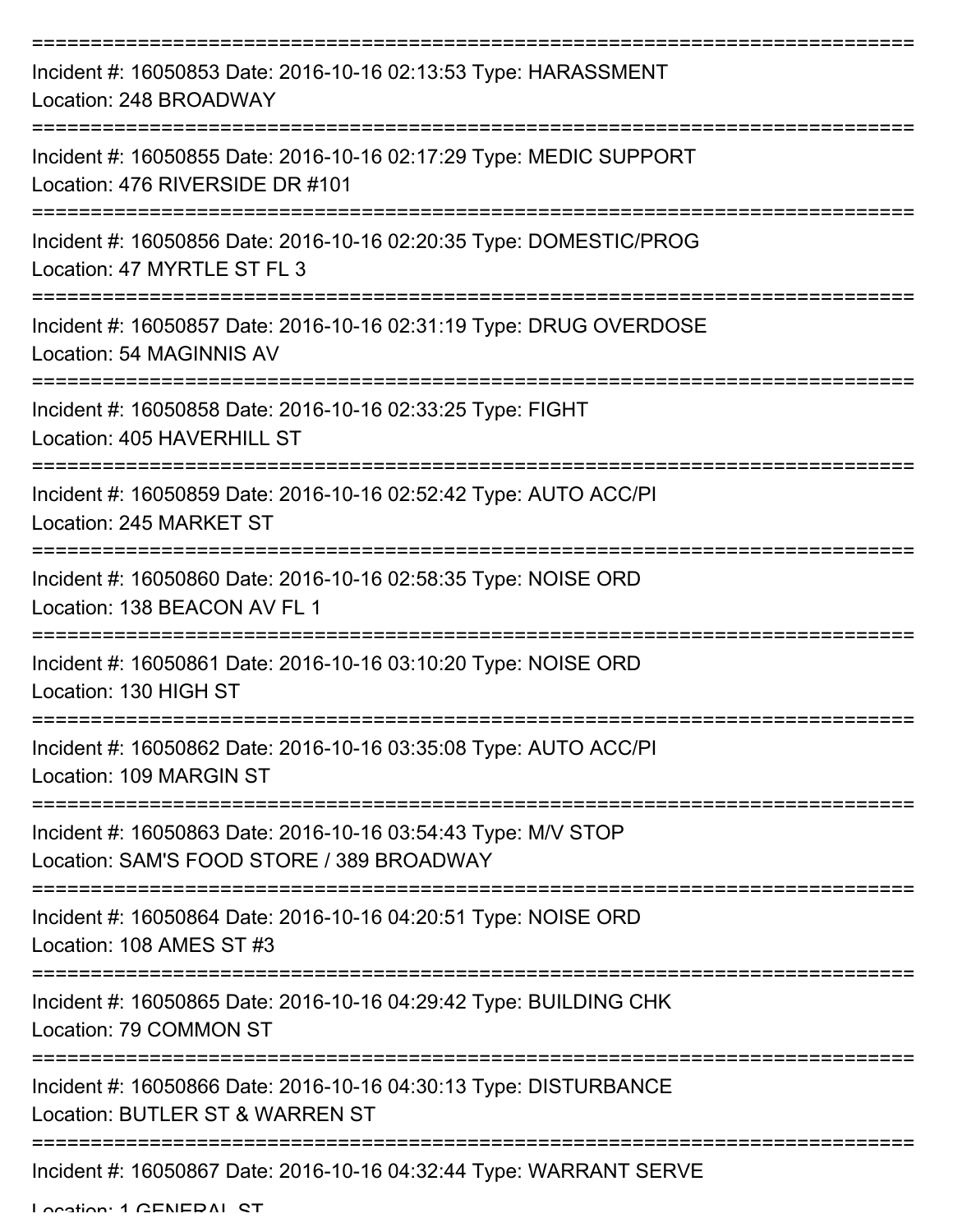| Incident #: 16050869 Date: 2016-10-16 05:03:18 Type: SPECIAL CHECK<br>Location: 86 KNOX ST                         |
|--------------------------------------------------------------------------------------------------------------------|
| Incident #: 16050868 Date: 2016-10-16 05:07:14 Type: ROBBERY UNARM<br>Location: TEDESCHIS / 390 S UNION ST         |
| Incident #: 16050870 Date: 2016-10-16 05:15:35 Type: LOCKOUT<br>Location: 255 LOWELL ST                            |
| Incident #: 16050871 Date: 2016-10-16 05:18:21 Type: UNWANTEDGUEST<br>Location: 34 BERKELEY ST #31 FL 3            |
| Incident #: 16050872 Date: 2016-10-16 05:24:51 Type: SUS PERS/MV<br>Location: CHURCH LOT / LAWRENCE ST & LOWELL ST |
| Incident #: 16050873 Date: 2016-10-16 05:36:36 Type: MISSING PERS<br>Location: 117 ANDOVER ST                      |
| Incident #: 16050874 Date: 2016-10-16 05:43:35 Type: NOISE ORD<br>Location: 143 S UNION ST FL 3                    |
| Incident #: 16050875 Date: 2016-10-16 05:48:40 Type: NOTIFICATION<br>Location: 7 THORNTON AV                       |
| Incident #: 16050876 Date: 2016-10-16 06:08:17 Type: M/V STOP<br>Location: JORDAN ST & WATER ST                    |
| Incident #: 16050877 Date: 2016-10-16 06:30:26 Type: SUS PERS/MV<br>Location: ELI'S PLACE / 267 MERRIMACK ST       |
| Incident #: 16050878 Date: 2016-10-16 06:46:06 Type: NOISE ORD<br>Location: 173 PARK ST                            |
| Incident #: 16050879 Date: 2016-10-16 07:07:38 Type: AUTO ACC/NO PI<br>Location: 19 COOLIDGE ST                    |
| Incident #: 16050880 Date: 2016-10-16 07:12:46 Type: STOL/MV/PAS<br>Location: 208 ABBOTT ST                        |
| Incident #: 16050881 Date: 2016-10-16 07:14:04 Type: PARK & WALK<br>Location: BROADWAY & HAVERHILL ST              |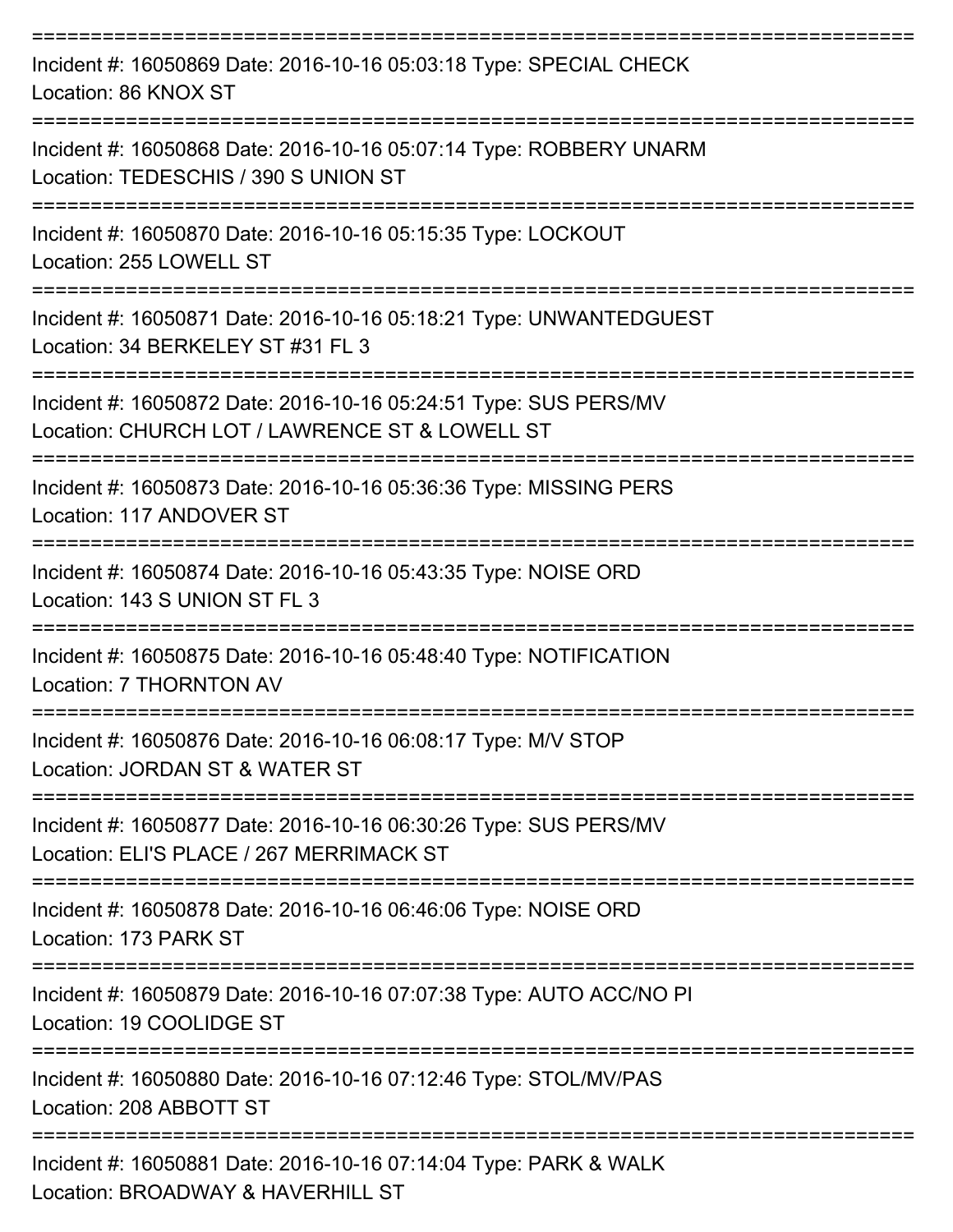| Incident #: 16050882 Date: 2016-10-16 07:19:59 Type: AUTO ACC/PI<br>Location: 74 WATER ST                                         |
|-----------------------------------------------------------------------------------------------------------------------------------|
| Incident #: 16050883 Date: 2016-10-16 07:27:30 Type: UNATENEDCHILD<br>Location: 86 OXFORD ST                                      |
| Incident #: 16050884 Date: 2016-10-16 07:32:04 Type: M/V STOP<br>Location: 142 SANBORN ST                                         |
| Incident #: 16050885 Date: 2016-10-16 07:33:25 Type: M/V STOP<br>Location: HAMPSHIRE ST & METHUEN ST<br>:======================== |
| Incident #: 16050887 Date: 2016-10-16 07:35:14 Type: M/V STOP<br>Location: ELM ST & JACKSON ST                                    |
| Incident #: 16050886 Date: 2016-10-16 07:35:14 Type: M/V STOP<br>Location: BROADWAY & METHUEN ST                                  |
| ---------------------<br>Incident #: 16050888 Date: 2016-10-16 07:37:09 Type: M/V STOP<br>Location: 24 MEDFORD ST                 |
| Incident #: 16050889 Date: 2016-10-16 07:39:55 Type: M/V STOP<br>Location: ANDOVER ST & NEWTON ST                                 |
| Incident #: 16050890 Date: 2016-10-16 07:41:04 Type: M/V STOP<br>Location: S BROADWAY & SHATTUCK ST                               |
| Incident #: 16050891 Date: 2016-10-16 07:41:50 Type: M/V STOP<br>Location: ANDOVER ST & S BROADWAY                                |
| Incident #: 16050892 Date: 2016-10-16 07:44:00 Type: M/V STOP<br>Location: ERVING AV & LAWRENCE ST                                |
| Incident #: 16050893 Date: 2016-10-16 07:49:20 Type: M/V STOP<br>Location: S BROADWAY                                             |
| Incident #: 16050894 Date: 2016-10-16 07:50:26 Type: M/V STOP<br>Location: FARLEY ST & S BROADWAY                                 |
| Incident #: 16050895 Date: 2016-10-16 07:51:27 Type: M/V STOP<br>Location: DRACUT ST & S BROADWAY                                 |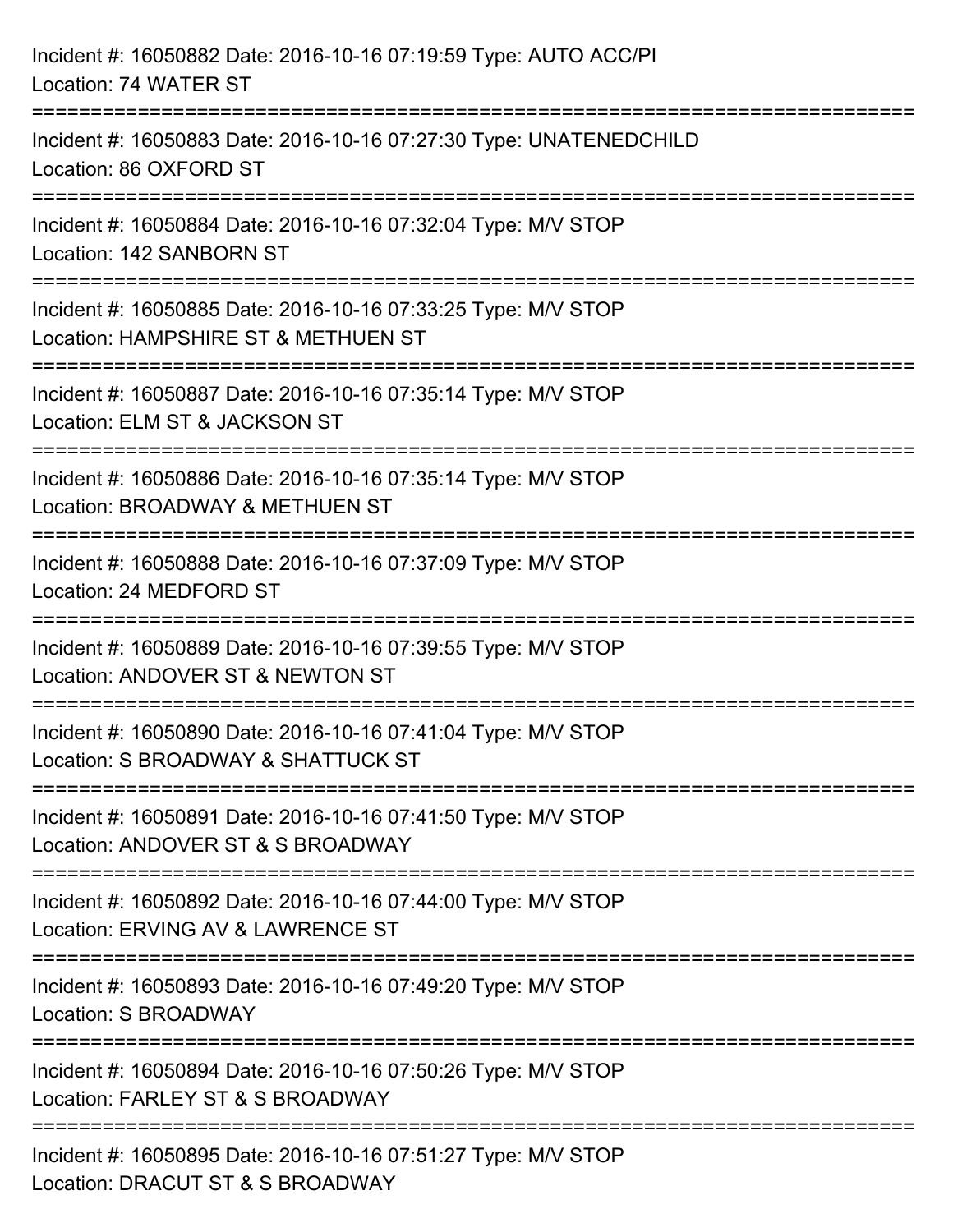| Incident #: 16050896 Date: 2016-10-16 07:54:06 Type: BUILDING CHK<br>Location: S BROADWAY                                 |
|---------------------------------------------------------------------------------------------------------------------------|
| Incident #: 16050897 Date: 2016-10-16 08:02:38 Type: STOL/MV/PAS<br>Location: 14 BENNETT ST                               |
| Incident #: 16050898 Date: 2016-10-16 08:06:27 Type: MEDIC SUPPORT<br>Location: 308 LOWELL ST<br>:======================= |
| Incident #: 16050899 Date: 2016-10-16 08:09:09 Type: ALARM/BURG<br>Location: 99 SUNSET AV                                 |
| Incident #: 16050900 Date: 2016-10-16 08:17:48 Type: DISTURBANCE<br>Location: 270 NESMITH ST #6                           |
| Incident #: 16050901 Date: 2016-10-16 08:33:21 Type: 209A/VIOLATION<br>Location: WALK IN / 395 SALEM ST                   |
| Incident #: 16050902 Date: 2016-10-16 08:55:11 Type: DISTURBANCE<br>Location: 25 FAIRMONT ST FL 1                         |
| Incident #: 16050903 Date: 2016-10-16 09:10:02 Type: ALARM/BURG<br>Location: 161 HIGH ST                                  |
| Incident #: 16050904 Date: 2016-10-16 09:22:14 Type: M/V STOP<br>Location: HAVERHILL ST & UNION ST                        |
| Incident #: 16050905 Date: 2016-10-16 09:41:48 Type: M/V STOP<br>Location: 220 PARK ST                                    |
| Incident #: 16050906 Date: 2016-10-16 09:53:47 Type: M/V STOP<br>Location: AMESBURY ST & METHUEN ST                       |
| Incident #: 16050907 Date: 2016-10-16 10:09:22 Type: AUTO ACC/NO PI<br>Location: 44 MELVIN ST                             |
| Incident #: 16050908 Date: 2016-10-16 10:11:56 Type: ASSIST FIRE<br>Location: 186 ARLINGTON ST                            |
| Incident #: 16050909 Date: 2016-10-16 10:20:36 Type: DRINKING PUBL<br>Location: 383 HAVERHILL ST                          |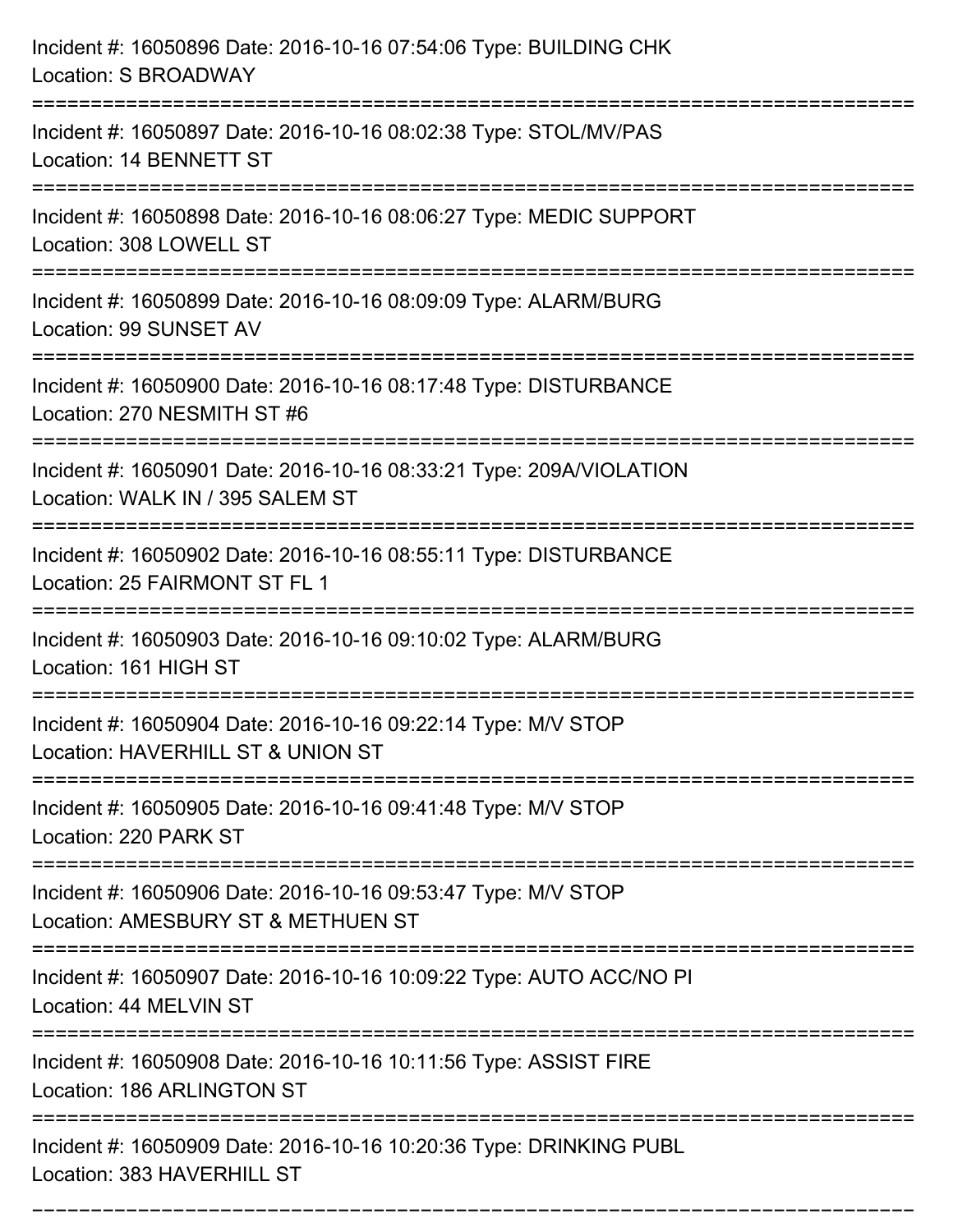| Incident #: 16050910 Date: 2016-10-16 10:28:49 Type: M/V STOP<br>Location: GROTON ST & S BROADWAY                                            |
|----------------------------------------------------------------------------------------------------------------------------------------------|
| Incident #: 16050911 Date: 2016-10-16 10:40:52 Type: SUS PERS/MV<br>Location: 205 BROADWAY                                                   |
| Incident #: 16050912 Date: 2016-10-16 10:42:29 Type: M/V STOP<br>Location: 5BB216 / 188 BROADWAY                                             |
| Incident #: 16050913 Date: 2016-10-16 11:01:44 Type: DRUG OVERDOSE<br>Location: DUNKINS DONUTS / 123 LAWRENCE ST                             |
| Incident #: 16050914 Date: 2016-10-16 11:02:18 Type: HIT & RUN M/V<br>Location: GARDEN ST & UNION ST<br>==================================== |
| Incident #: 16050915 Date: 2016-10-16 12:05:42 Type: 209A/VIOLATION<br><b>Location: EVERETT ST</b>                                           |
| Incident #: 16050916 Date: 2016-10-16 12:10:01 Type: A&B PAST<br>Location: 24 HILLTOP AV                                                     |
| Incident #: 16050917 Date: 2016-10-16 12:17:39 Type: SUS PERS/MV<br>Location: 28 LAKE ST                                                     |
| Incident #: 16050918 Date: 2016-10-16 12:49:22 Type: GUN CALL<br>Location: S UNION ST & WINTHROP AV                                          |
| Incident #: 16050919 Date: 2016-10-16 13:09:17 Type: DOMESTIC/PROG<br>Location: 185 CHESTNUT ST                                              |
| Incident #: 16050920 Date: 2016-10-16 13:25:20 Type: INVEST CONT<br>Location: 157 JACKSON ST #2                                              |
| Incident #: 16050921 Date: 2016-10-16 13:26:49 Type: M/V STOP<br>Location: ALMA ST & MYRTLE ST                                               |
| Incident #: 16050922 Date: 2016-10-16 13:45:38 Type: ALARM/BURG<br>Location: 178 LAWRENCE ST                                                 |
| Incident #: 16050923 Date: 2016-10-16 13:54:33 Type: INVEST CONT<br>Location: 24 HILLTOP AV                                                  |
|                                                                                                                                              |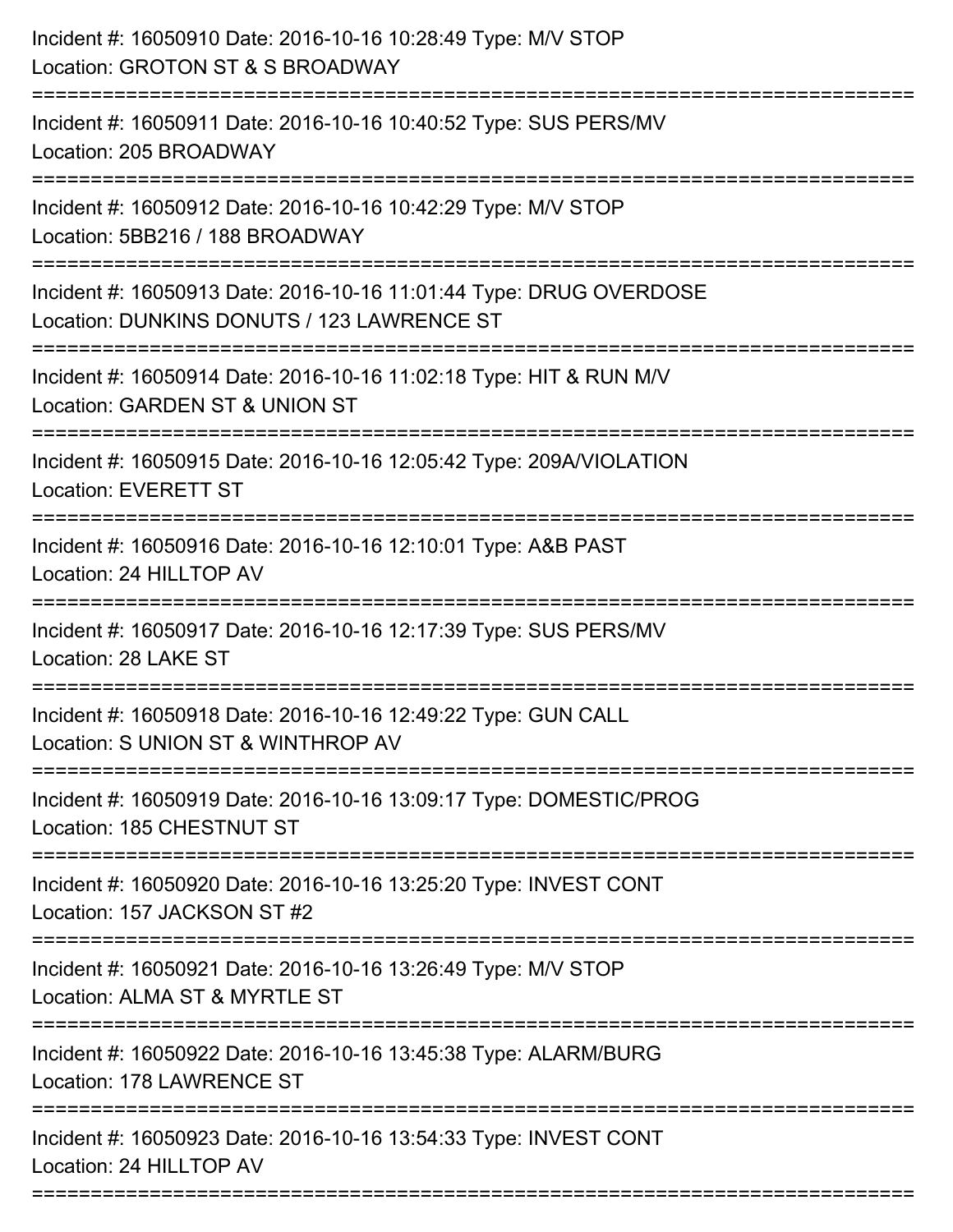Location: AMESBURY ST & HAVERHILL ST =========================================================================== Incident #: 16050925 Date: 2016-10-16 14:27:32 Type: M/V STOP Location: BOXFORD ST & S UNION ST =========================================================================== Incident #: 16050926 Date: 2016-10-16 14:28:39 Type: M/V STOP Location: S UNION & EXETER =========================================================================== Incident #: 16050927 Date: 2016-10-16 14:32:58 Type: DRUG OVERDOSE Location: 34 PARK ST FL 3 =========================================================================== Incident #: 16050928 Date: 2016-10-16 14:37:24 Type: AUTO ACC/NO PI Location: 226 PHILLIPS ST =========================================================================== Incident #: 16050929 Date: 2016-10-16 14:52:39 Type: CK WELL BEING Location: 66 MANCHESTER ST #5 =========================================================================== Incident #: 16050930 Date: 2016-10-16 15:11:51 Type: ALARM/BURG Location: 209 ABBOTT ST #3 =========================================================================== Incident #: 16050931 Date: 2016-10-16 15:21:22 Type: DISTURBANCE Location: 61 ABBOTT ST =========================================================================== Incident #: 16050932 Date: 2016-10-16 15:34:50 Type: ALARM/HOLD Location: 372 S BROADWAY #A =========================================================================== Incident #: 16050933 Date: 2016-10-16 15:51:23 Type: MV/BLOCKING Location: 139 BENNINGTON ST =========================================================================== Incident #: 16050934 Date: 2016-10-16 16:04:08 Type: M/V STOP Location: 31 AUBURN ST =========================================================================== Incident #: 16050935 Date: 2016-10-16 16:17:27 Type: MAL DAMAGE Location: 4 BENNINGTON ST =========================================================================== Incident #: 16050936 Date: 2016-10-16 16:30:13 Type: M/V STOP Location: BRADFORD ST =========================================================================== Incident #: 16050937 Date: 2016-10-16 16:44:18 Type: VIO CITY ORD Location: 6 NIGHTINGALE CT ===========================================================================

Incident #: 16050938 Date: 2016 16050938 Date: 2016 10 16050938 Date: 2016 10 16 16 17 18 19 19 19 19 19 19 1<br>.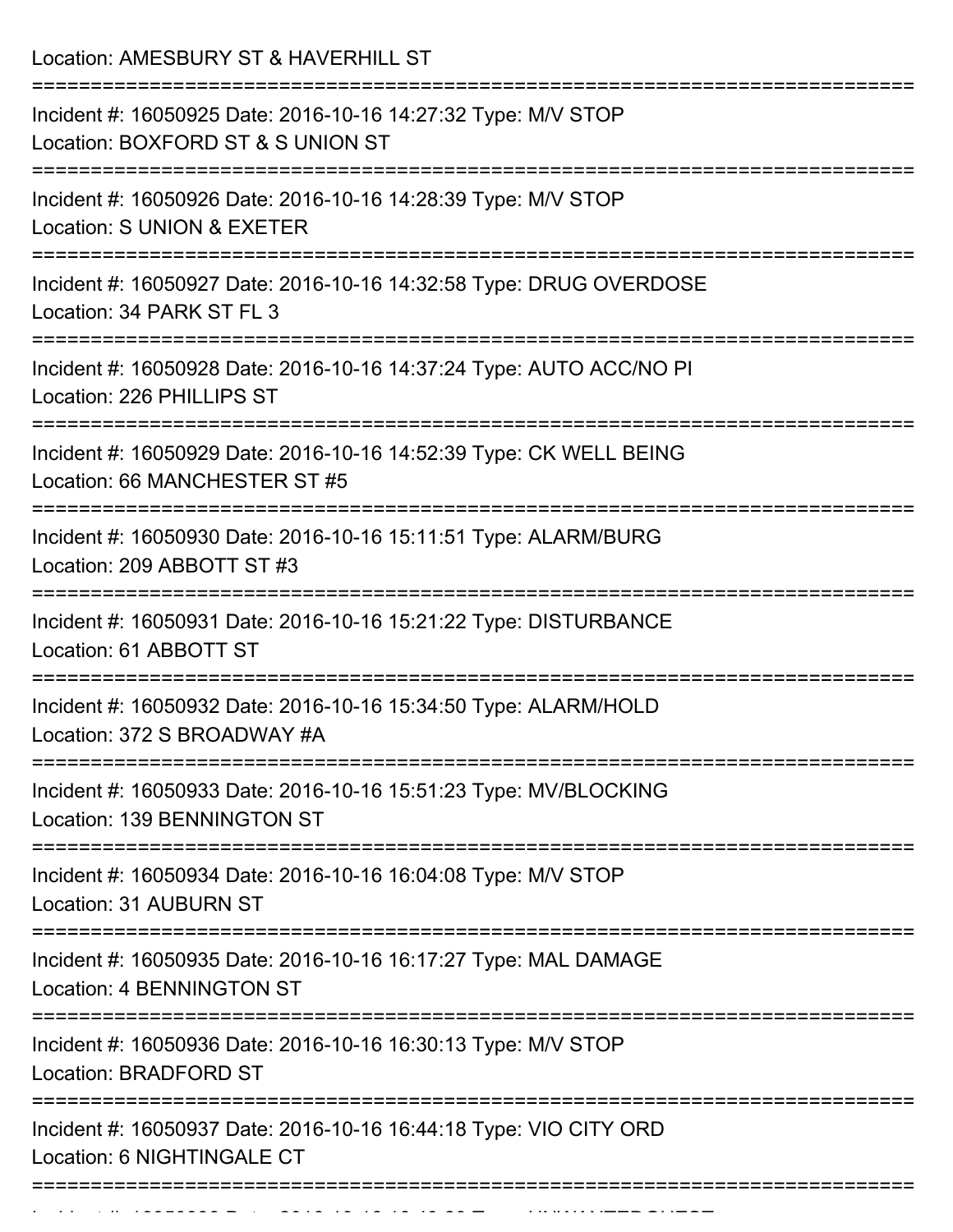Location: 630 ANDOVER ST

| Incident #: 16050939 Date: 2016-10-16 16:56:18 Type: SUS PERS/MV<br>Location: CARVER ST & SALEM ST     |
|--------------------------------------------------------------------------------------------------------|
| Incident #: 16050940 Date: 2016-10-16 16:58:15 Type: LARCENY/PAST<br>Location: 67 ABBOTT ST            |
| Incident #: 16050941 Date: 2016-10-16 17:30:40 Type: LARCENY/PAST<br>Location: LAWRENCE ST & PARK ST   |
| Incident #: 16050942 Date: 2016-10-16 17:35:21 Type: NOISE ORD<br>Location: 34 E HAVERHILL ST          |
| Incident #: 16050943 Date: 2016-10-16 17:58:19 Type: SPECIAL CHECK<br>Location: 32 HALL ST             |
| Incident #: 16050944 Date: 2016-10-16 18:12:33 Type: UNKNOWN PROB<br>Location: 35 S BROADWAY           |
| Incident #: 16050946 Date: 2016-10-16 18:35:59 Type: KEEP PEACE<br>Location: 31 MILTON ST              |
| Incident #: 16050945 Date: 2016-10-16 18:36:52 Type: M/V STOP<br>Location: AUBURN ST & HAMPSHIRE ST    |
| Incident #: 16050947 Date: 2016-10-16 18:42:53 Type: CK WELL BEING<br>Location: 9 SUMMER ST #S303 FL 3 |
| Incident #: 16050948 Date: 2016-10-16 18:45:49 Type: SEX OFF. PAST<br>Location: 75 MANCHESTER ST       |
| Incident #: 16050949 Date: 2016-10-16 18:49:59 Type: M/V STOP<br>Location: AMESBURY ST & COMMON ST     |
| Incident #: 16050950 Date: 2016-10-16 18:52:39 Type: SUS PERS/MV<br>Location: 19 POPLAR ST             |
| Incident #: 16050951 Date: 2016-10-16 19:00:23 Type: B&E/MV/PAST<br><b>Location: COMMON ST</b>         |
|                                                                                                        |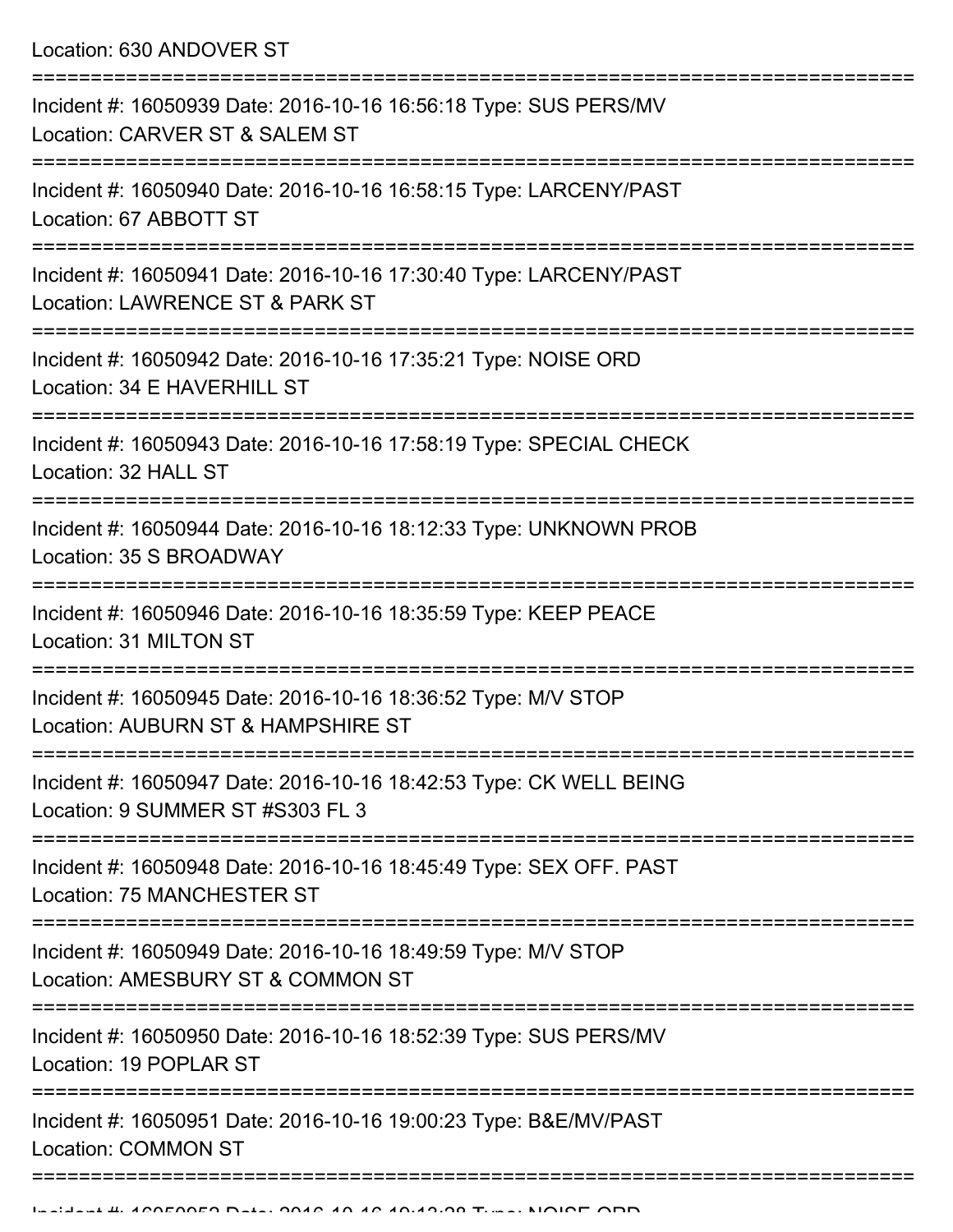Location: 17 N PARISH RD

| Incident #: 16050953 Date: 2016-10-16 19:25:32 Type: TOW OF M/V<br>Location: 257 JACKSON ST                       |
|-------------------------------------------------------------------------------------------------------------------|
| Incident #: 16050954 Date: 2016-10-16 19:31:02 Type: ROBBERY ARMED<br>Location: FAMILY DOLLAR / 700 ESSEX ST      |
| Incident #: 16050955 Date: 2016-10-16 19:48:11 Type: UNWANTEDGUEST<br>Location: 107 SARATOGA ST FL 3              |
| Incident #: 16050956 Date: 2016-10-16 19:59:24 Type: NOISE ORD<br>Location: PEMBERTON PARK / null                 |
| Incident #: 16050957 Date: 2016-10-16 20:13:11 Type: SHOTS FIRED<br>Location: THORNTON AV & WATER ST              |
| Incident #: 16050958 Date: 2016-10-16 20:22:52 Type: SUS PERS/MV<br>Location: MCDONALDS / ESSEX ST                |
| Incident #: 16050959 Date: 2016-10-16 20:29:25 Type: GENERAL SERV<br>Location: 24 HILLTOP AV                      |
| Incident #: 16050960 Date: 2016-10-16 20:34:27 Type: HIT & RUN M/V<br>Location: CROSS ST & FRANKLIN ST            |
| =============<br>Incident #: 16050961 Date: 2016-10-16 20:36:43 Type: M/V STOP<br><b>Location: PEMBERTON PARK</b> |
| Incident #: 16050962 Date: 2016-10-16 20:37:13 Type: M/V STOP<br><b>Location: PEMBERTON PARK</b>                  |
| Incident #: 16050963 Date: 2016-10-16 20:37:53 Type: M/V STOP<br>Location: ESSEX ST & HAMPSHIRE ST                |
| Incident #: 16050964 Date: 2016-10-16 20:51:28 Type: NOISE ORD<br>Location: 69 PARKER ST                          |
| Incident #: 16050965 Date: 2016-10-16 20:52:26 Type: DRUG OVERDOSE<br>Location: 183 ANDOVER ST                    |
| Incident #: 16050966 Date: 2016-10-16 20:52:43 Type: M/V STOP                                                     |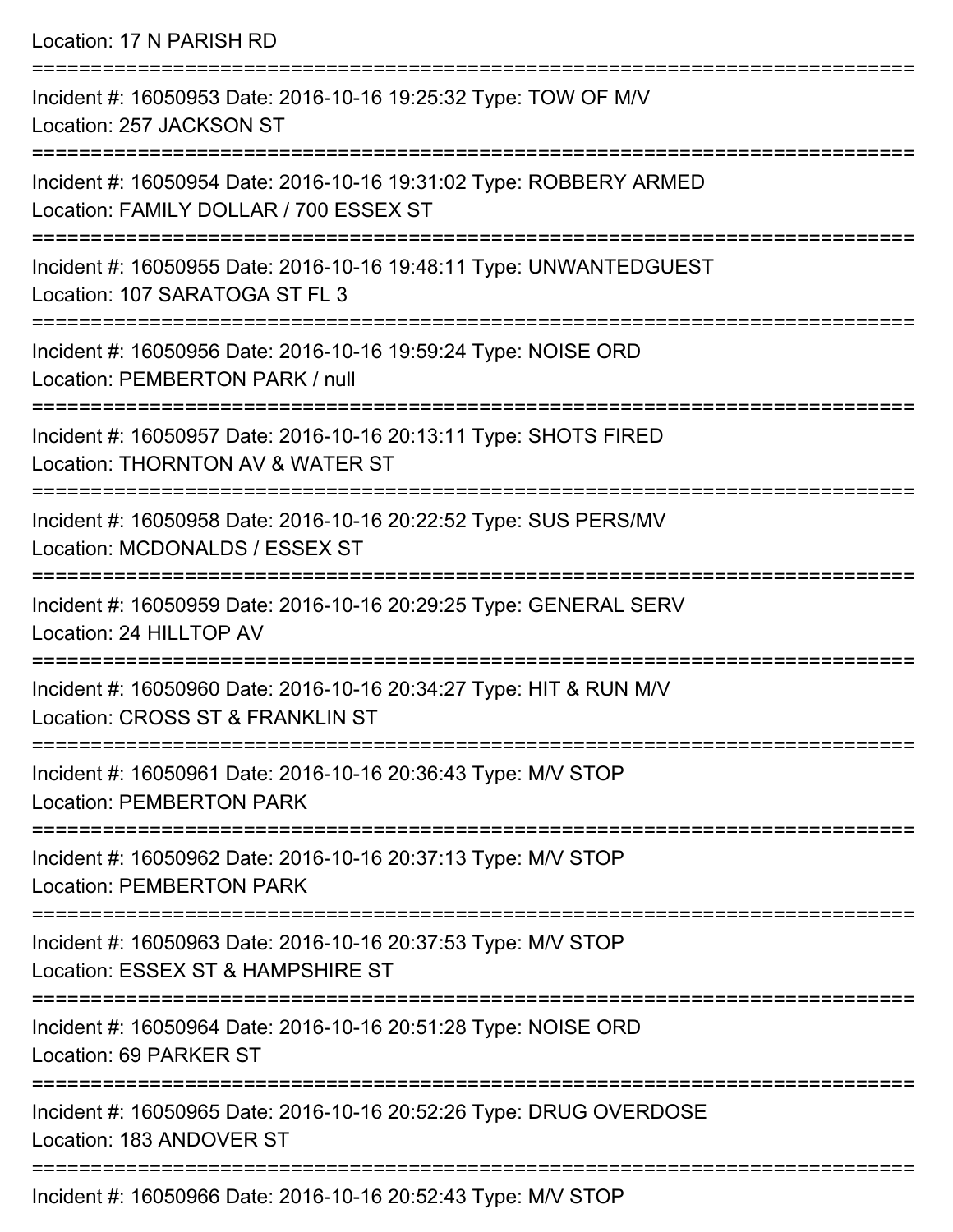| Incident #: 16050967 Date: 2016-10-16 21:05:13 Type: M/V STOP<br>Location: ANDOVER ST & S UNION ST   |
|------------------------------------------------------------------------------------------------------|
| Incident #: 16050968 Date: 2016-10-16 21:10:27 Type: UNWANTEDGUEST<br>Location: 383 HAVERHILL ST     |
| Incident #: 16050969 Date: 2016-10-16 21:13:32 Type: A&B PAST<br>Location: 13 TRENTON ST FL 3        |
| Incident #: 16050971 Date: 2016-10-16 21:14:56 Type: SUS PERS/MV<br>Location: 22 WASHINGTON ST       |
| Incident #: 16050970 Date: 2016-10-16 21:15:43 Type: A&B D/W/ PROG<br>Location: 84 HAVERHILL ST      |
| Incident #: 16050972 Date: 2016-10-16 21:35:17 Type: INVESTIGATION<br>Location: 384 PARK ST          |
| Incident #: 16050973 Date: 2016-10-16 21:41:40 Type: MV/BLOCKING<br>Location: 320 S BROADWAY         |
| Incident #: 16050974 Date: 2016-10-16 21:47:01 Type: MEDIC SUPPORT<br>Location: 118 MAPLE ST FL 1    |
| Incident #: 16050975 Date: 2016-10-16 21:54:55 Type: M/V STOP<br>Location: LAWRENCE ST & TRENTON ST  |
| Incident #: 16050976 Date: 2016-10-16 21:56:46 Type: M/V STOP<br>Location: 355 PARK ST               |
| Incident #: 16050977 Date: 2016-10-16 22:10:51 Type: CK WELL BEING<br>Location: ALDER ST & WALNUT ST |
| Incident #: 16050978 Date: 2016-10-16 22:45:48 Type: SUS PERS/MV<br>Location: 31 S BOWDOIN ST        |
| Incident #: 16050979 Date: 2016-10-16 22:48:44 Type: THREATS/PROG<br>Location: 129 WATER ST          |
| Incident #: 16050980 Date: 2016-10-16 22:55:05 Type: NOISE ORD                                       |